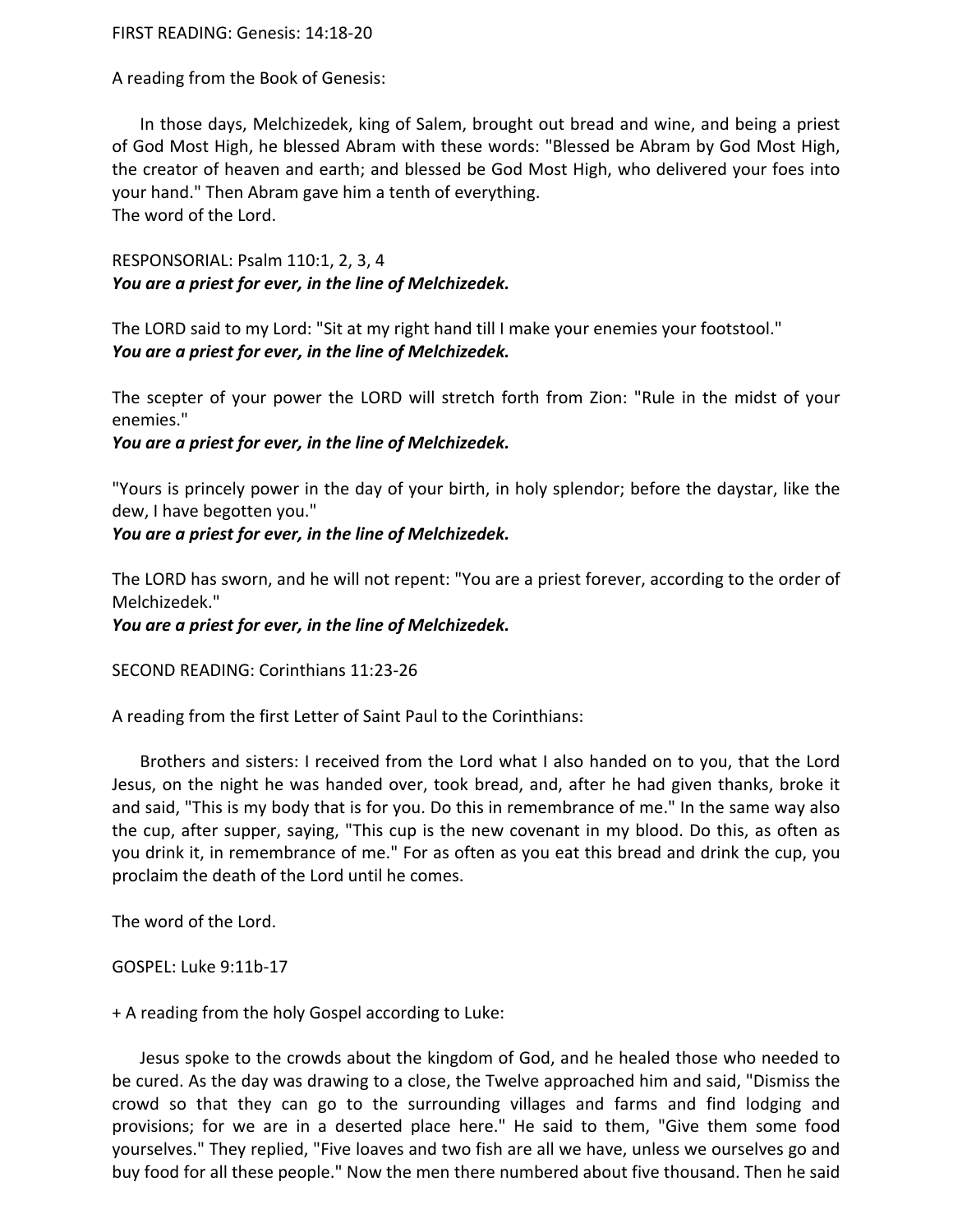to his disciples, "Have them sit down in groups of about fifty." They did so and made them all sit down. Then taking the five loaves and the two fish, and looking up to heaven, he said the blessing over them, broke them, and gave them to the disciples to set before the crowd. They all ate and were satisfied. And when the leftover fragments were picked up, they filled twelve wicker baskets.

The Gospel of the Lord.

## **Reflection for Corpus Christi** *(The Body and Blood of Christ)*

To us Catholics we begin this feast from the wrong end. We begin with the Eucharist, which we receive in Communion; the host as Christ's body and the cup that contains his blood. We reserve the Eucharist in a tabernacle which is under lock and key. A perpetually lit candle indicates that Jesus is home. This is the wrong place to begin. We need to look first at the sources of its mystery; Jesus and then the Church.

We begin with Jesus himself; God born of a woman and in the flesh, suckled with his mother's milk. He had a body that made God human; someone just like us but never sinned. He learned to walk, talk, read and write just as we did. He laughed and cried, became frustrated and angry and at times came close to despair. He cried over the people of Jerusalem who never came to faith. He sweat bullets as he prayed to his Abba for some respite as he dreaded his suffering and death. He cared for his friends and family and mourned when loved ones died. In this man we can see ourselves; and that's the point. God knows exactly what we go through; because, in Jesus, God did too.

Jesus also had titles we use to avoid saying his name; God's preexisting and everlasting Word. Jesus was the word God spoke as God said, "Let there be light." All creation, the cosmos and all life were the result. Messiah and God's anointed we call the Christ. This is a title and not his name. His parents named him, when he was born, Jeshua in Aramaic. We have seen too much iconography. Jesus had no halo and looked no different than any one else. Those early believers had no indication that Jesus was also God. Their faith was God's gift to them as it is to us. We've never met, seen or heard him as they did. Through generations and millennia, we believe because of their witness.

We begin with a living Jesus who, as a human being, was like us, in all but sin. Sin is the segue into why Jesus was born. As humans we all have flaws and weakness. We can only do what's right and good with God's grace. We can choose the good in a limited way without God's grace but without it we will inevitably sin. This is the reason Jesus, God's son, became flesh and was born. He became like us to save us from ourselves and to reveal God's infinite, eternal and unconditional love. God is love and desires our collective and personal salvation. God saves the human race one person at a time.

Jesus sacrificed his life for ours as a ransom. He took on our sins, pain and weakness and died in our place. He, though innocent, died the death of a criminal as the outward sign of God's love. This is one of the ancient Hebrew roots of our Christian faith; the notion of a sacrifice for sins. We've heard of offerings, sacrifices of food to God, produce of the land, first born of the flock and offerings of bread and wine. When offered to God, they were roasted and not burnt. They fed the priests, servants and those who staffed the temple in Jerusalem.

God's a spirit and has no need for food. God relished in the smells of the cooking, the smoke would waft like our neighbor's barbeque and delighting neighbors as well as God. At the time of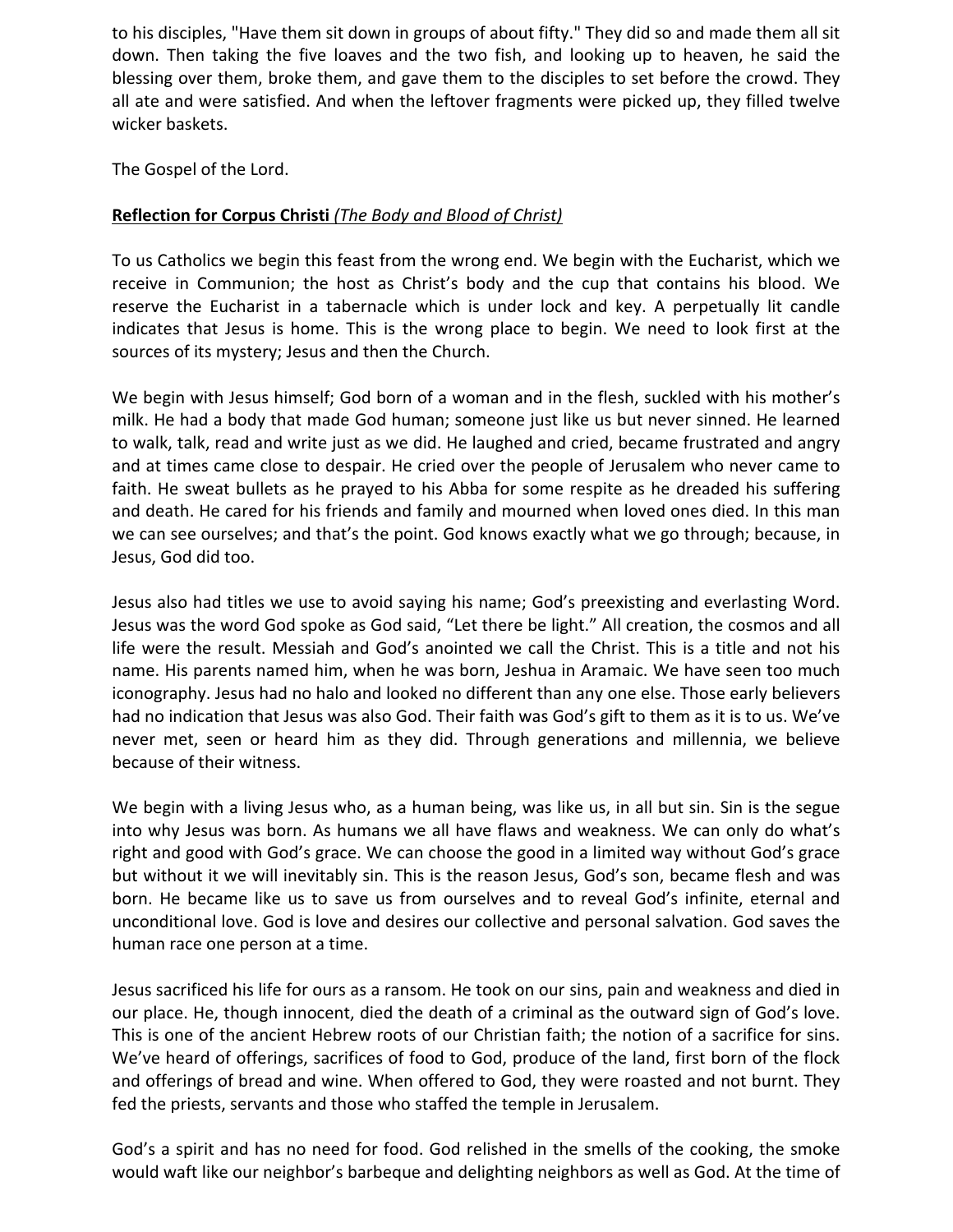feast and festivals, the offerings the faithful, offered, collected and then cooked, would feed all the faithful who brought these gifts. In this way, God provided food for the feast. God also relished those who gathered; they were God's children. They offered the food to God who then fed God's family in return.

Jesus died on the cross. His fidelity to God's plan ensured that we would live to eternal life. For us to receive this gift, all we need is faith; faith in God and in Jesus. Faith is God's gift. To choose faith is also God's gift. Jesus rose from death as a sign of what Jesus won; triumph for us over sin and death. How do we know that we have the gift of eternal life? If we can love others and do good in Jesus' name. We give witness to the gift of salvation by loving ourselves, each other and our enemies too. In our witness we love God back. First, God so loved the world that he sent Jesus to be our savior so that all who believe may share eternal life.

This was the first element of this feast of Jesus' body and blood. When Jesus returned to the Father, he sent the Holy Spirit on Pentecost. Pentecost is the birthday of Jesus' Church. Frightened, bereft people picked up Jesus's mission, not to die but live; to tell the whole world that God is love. God's love will save sinners through faith. God's love will forgive our sins. Jesus promised never to leave us and he never has. Forgiveness is just a thought away. Thoughts of God are prayer and God's gifts to those who pray them.

The Spirit made sure that the faith of Jesus made it to us and our world. Jesus told us that when people gather in his name, he is in their midst. We gather at mass and in our homes with our families. "In his name" is never confined to a place. It's in the context of people gathering. All people need to do is think of Jesus and he is there with them. Sometimes we forget Jesus' words. It's the Spirit who helps us to remember. Where there are people, often there is God. There are some who seek to limit God, who is infinite, eternal and unconditional. What they do is limit their experience. The people of God can know Jesus with at least two being there – that was his promise to us.

Often, I refer to the Church as the people of God. I can also call the Church the Mystical Body of Jesus. Jesus now lives through, within and among us now. In a real sense, as the Church, we are Jesus' Body and Blood, the living stones that build Christ's Church and bring him into the world. This is our identity as the Church. We are faithful to God and one another. From our identity we share Christ's mission. These are the words Jesus spoke to the Eleven that ended the gospel of Matthew, "Go, therefore, and make disciples of all nations, baptizing them in the name of the Father, and of the Son, and of the Holy Spirit, teaching them to observe all that I have commanded you. And behold, I am with you always, until the end of the age." This is a mission and a promise. The Spirit ensures that we have all we need in Jesus' promise to carry out the Church's mission until Jesus returns to establish the Kingdom.

At mass, we offer bread and wine that will become Jesus' body and blood. The Eucharist is a sacrament in which we partake and receive. Bread and wine are food. This food becomes Jesus which we, in turn eat. We call an offering a sacrifice. The sacrifice, in ancient Judaism, is offered to God who then offers it back to God's people. That's the same pattern for us. With our offerings God feeds us. Now I know that a single unconsecrated host can taste like cardboard and has little nourishment. The wine we use is never vintage. But at mass they become much more. They become Jesus' body and blood and unite us in Christ in the action of sharing and eating. We know him as we break bread.

The Eucharist is the sacrament of Jesus' body and blood. For those of us of a certain age, if I were to ask this question, "What is a sacrament?" I have a rote answer, memorized from the